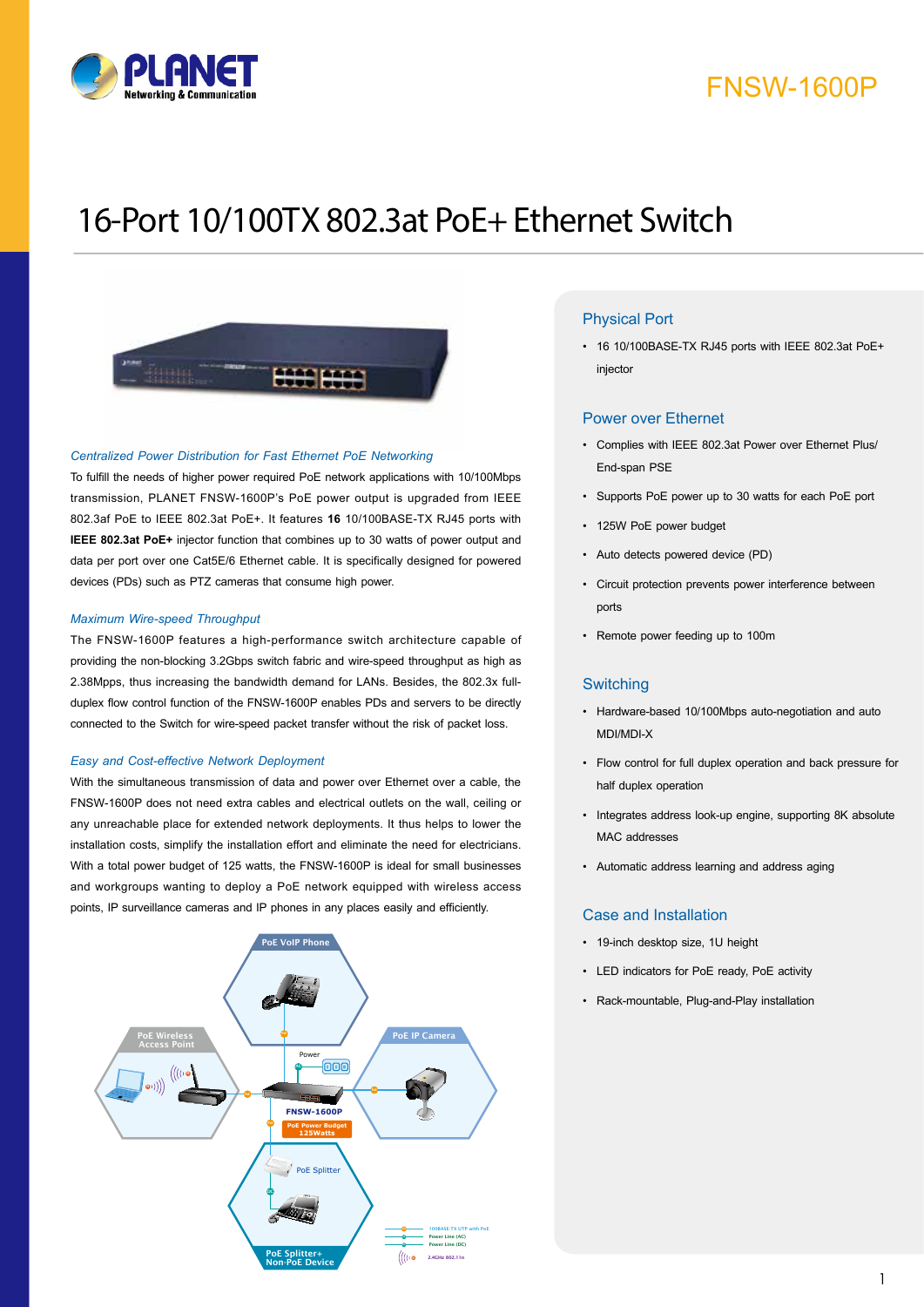

# Applications

### *Power Centrally Controlled*

Providing 16 802.3at PoE+ in-line power interfaces, the FNSW-1600P can easily build a power that centrally controls IP phone system, IP camera system and wireless AP group for enterprises. IP cameras can be installed around the corner in the company or campus for surveillance demands. Wireless APs can be deployed to build a wireless roaming environment. Without the need for electrical outlets, the Switch makes the installation of cameras and wireless APs easier and more efficient.



## **Specifications**

| Model                          | <b>FNSW-1600P</b>                                                                                                                                                                   |  |
|--------------------------------|-------------------------------------------------------------------------------------------------------------------------------------------------------------------------------------|--|
| <b>Hardware Specifications</b> |                                                                                                                                                                                     |  |
| <b>Hardware Version</b>        | 4                                                                                                                                                                                   |  |
| <b>Copper Ports</b>            | 16 10/100BASE-TX RJ45 auto-MDI/MDI-X ports                                                                                                                                          |  |
| PoE Inject Port                | 16 ports with 802.3at/af PoE injector function with Port-1 to Port-16                                                                                                               |  |
| <b>LED Indicators</b>          | System: Power(Green)<br>Port 1 to Port 16:<br>10/100 LNK/ACT (Green)<br>PoE-in-Use (Orange)                                                                                         |  |
| <b>Switch Architecture</b>     | Store-and-Forward                                                                                                                                                                   |  |
| <b>Address Table</b>           | 8K entries, automatic source address learning and aging                                                                                                                             |  |
| Switch Fabric                  | 3.2Gbps/non-blocking                                                                                                                                                                |  |
| Throughput (packet per second) | 2.38Mpps@64 bytes                                                                                                                                                                   |  |
| <b>Power Requirements</b>      | AC 100~240V, 50/60Hz, 2A max.                                                                                                                                                       |  |
| <b>Power Consumption</b>       | Max. 128.4 watts/440.54 BTU                                                                                                                                                         |  |
| Dimensions (W x D x H)         | 445 x 207 x 45 mm                                                                                                                                                                   |  |
| Weight                         | 2330g                                                                                                                                                                               |  |
| <b>Power over Ethernet</b>     |                                                                                                                                                                                     |  |
| PoE Standard                   | IEEE 802.3af Power over Ethernet/PSE<br>IEEE 802.3at Power over Ethernet Plus/PSE                                                                                                   |  |
| PoE Power Supply Type          | End-span                                                                                                                                                                            |  |
| PoE Power Output               | Per port 52V DC (max.30.8 watts)                                                                                                                                                    |  |
| Power Pin Assignment           | $1/2(+), 3/4(-)$                                                                                                                                                                    |  |
| PoE Power Budget               | 125 watts                                                                                                                                                                           |  |
| <b>Standards Conformance</b>   |                                                                                                                                                                                     |  |
| <b>Regulatory Compliance</b>   | FCC Part 15 Class A, CE                                                                                                                                                             |  |
| <b>Standards Compliance</b>    | IEEE 802.3 10BASE-T<br>IEEE 802.3u 100BASE-TX/100BASE-FX<br>IEEE 802.3x flow control and back pressure<br>IEEE 802.3af Power over Ethernet<br>IEEE 802.3at Power over Ethernet Plus |  |
| <b>Standards Compliance</b>    |                                                                                                                                                                                     |  |
| Operating                      | Temperature: $0 \sim 50$ degrees C<br>Relative Humidity: $5 \sim 95\%$ (non-condensing)                                                                                             |  |
| Storage                        | Temperature: $-10 \sim 70$ degrees C<br>Relative Humidity: $5 \sim 95\%$ (non-condensing)                                                                                           |  |
|                                |                                                                                                                                                                                     |  |